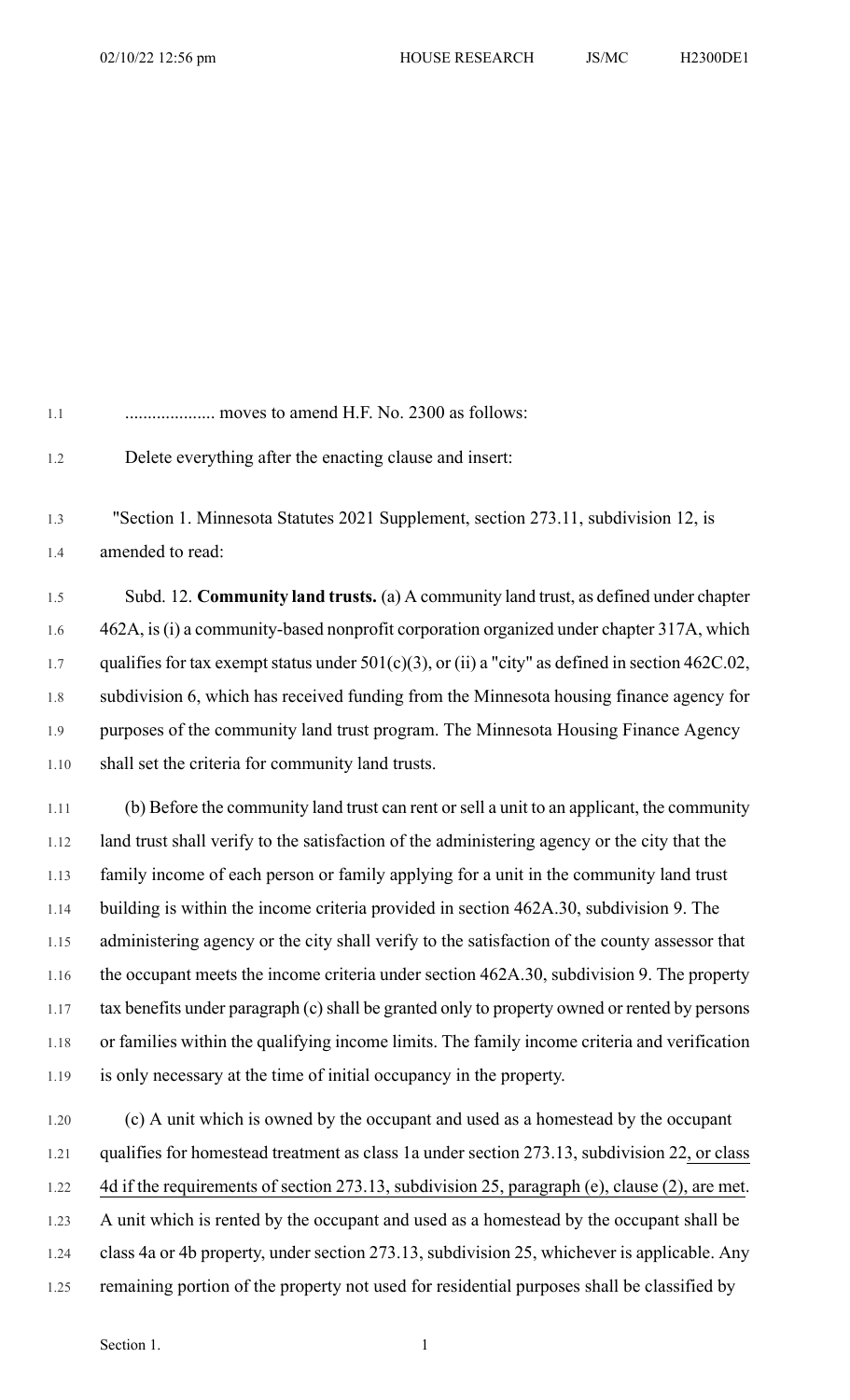2.1 the assessor in the appropriate class based upon the use of that portion of the property owned 2.2 by the community land trust. The land upon which the building is located shall be assessed 2.3 at the same classification rate as the units within the building, provided that if the building 2.4 contains some units assessed as class 1a or class 4d and some units assessed as class 4a or 2.5 4b, the market value of the land will be assessed in the same proportions as the value of the 2.6 building.

2.7 **EFFECTIVE DATE.** This section is effective beginning with property taxes payable 2.8 in 2023.

2.9 Sec. 2. Minnesota Statutes 2021 Supplement, section 273.13, subdivision 25, is amended 2.10 to read:

2.11 Subd. 25. **Class 4.** (a) Class 4a is residential real estate containing four or more units 2.12 and used or held for use by the owner or by the tenants or lessees of the owner as a residence 2.13 for rental periods of 30 days or more, excluding property qualifying for class 4d. Class 4a 2.14 also includes hospitals licensed under sections 144.50 to 144.56, other than hospitals exempt 2.15 under section 272.02, and contiguous property used for hospital purposes, without regard 2.16 to whether the property has been platted or subdivided. The market value of class 4a property 2.17 has a classification rate of 1.25 percent.

2.18 (b) Class 4b includes:

2.19 (1) residential real estate containing less than four units, including property rented as a 2.20 short-term rental property for more than 14 days in the preceding year, that does not qualify 2.21 as class 4bb, other than seasonal residential recreational property;

2.22 (2) manufactured homes not classified under any other provision;

2.23 (3) a dwelling, garage, and surrounding one acre of property on a nonhomestead farm 2.24 classified under subdivision 23, paragraph (b) containing two or three units; and

2.25 (4) unimproved property that is classified residential as determined under subdivision 2.26 33.

2.27 For the purposes of this paragraph, "short-term rental property" means nonhomestead 2.28 residential real estate rented for periods of less than 30 consecutive days.

2.29 The market value of class 4b property has a classification rate of 1.25 percent.

2.30 (c) Class 4bb includes:

2.31 (1) nonhomestead residential real estate containing one unit, other than seasonal 2.32 residential recreational property;

Sec. 2.  $\hspace{2.5cm}$  2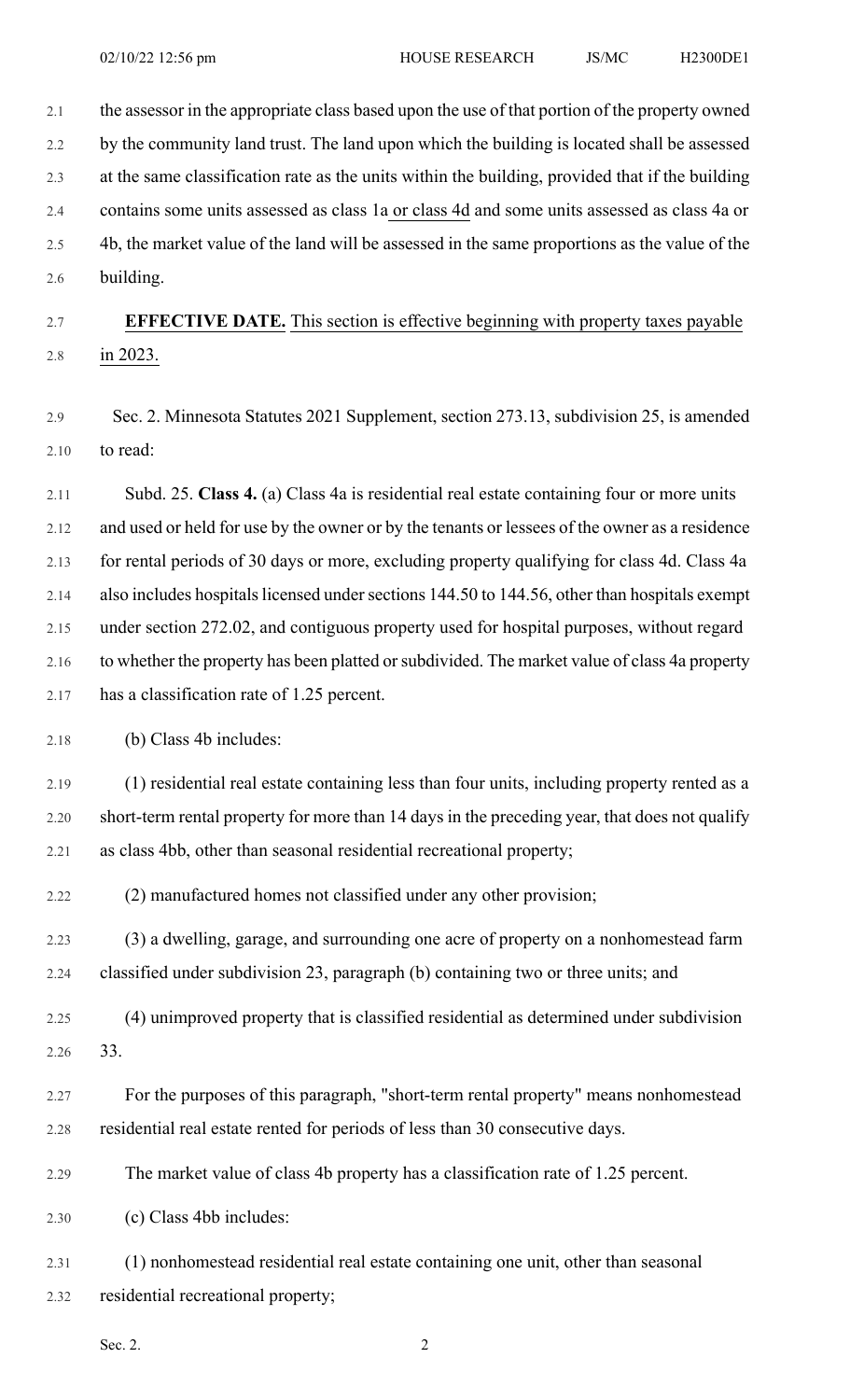- 3.1 (2) a single family dwelling, garage, and surrounding one acre of property on a
- 3.2 nonhomestead farm classified under subdivision 23, paragraph (b); and
- 3.3 (3) a condominium-type storage unit having an individual property identification number 3.4 that is not used for a commercial purpose.
- 
- 3.5 Class 4bb property has the same classification rates as class 1a property under subdivision 3.6 22.

3.7 Property that has been classified asseasonal residential recreational property at any time 3.8 during which it has been owned by the current owner or spouse of the current owner does 3.9 not qualify for class 4bb.

3.10 (d) Class 4c property includes:

3.11 (1) except as provided in subdivision 22, paragraph (c), real and personal property 3.12 devoted to commercial temporary and seasonal residential occupancy for recreation purposes, 3.13 for not more than 250 days in the year preceding the year of assessment. For purposes of 3.14 this clause, property is devoted to a commercial purpose on a specific day if any portion of 3.15 the property is used for residential occupancy, and a fee is charged for residential occupancy. 3.16 Class 4c property under this clause must contain three or more rental units. A "rental unit" 3.17 is defined as a cabin, condominium, townhouse, sleeping room, or individual camping site 3.18 equipped with water and electrical hookups for recreational vehicles. A camping pad offered 3.19 for rent by a property that otherwise qualifies for class 4c under this clause is also class 4c 3.20 under this clause regardless of the term of the rental agreement, as long as the use of the 3.21 camping pad does not exceed 250 days. In order for a property to be classified under this 3.22 clause, either (i) the business located on the property must provide recreational activities, 3.23 at least 40 percent of the annual gross lodging receipts related to the property must be from 3.24 business conducted during 90 consecutive days, and either (A) at least 60 percent of all paid 3.25 bookings by lodging guests during the year must be for periods of at least two consecutive 3.26 nights; or (B) at least 20 percent of the annual gross receipts must be from charges for 3.27 providing recreational activities, or (ii) the business must contain 20 or fewer rental units, 3.28 and must be located in a township or a city with a population of 2,500 or lesslocated outside 3.29 the metropolitan area, as defined under section 473.121, subdivision 2, that contains a portion 3.30 of a state trail administered by the Department of Natural Resources. For purposes of item 3.31 (i)(A), a paid booking of five or more nights shall be counted as two bookings. Class 4c 3.32 property also includes commercial use real property used exclusively for recreational 3.33 purposesin conjunction with other class 4c property classified under this clause and devoted 3.34 to temporary and seasonal residential occupancy for recreational purposes, up to a total of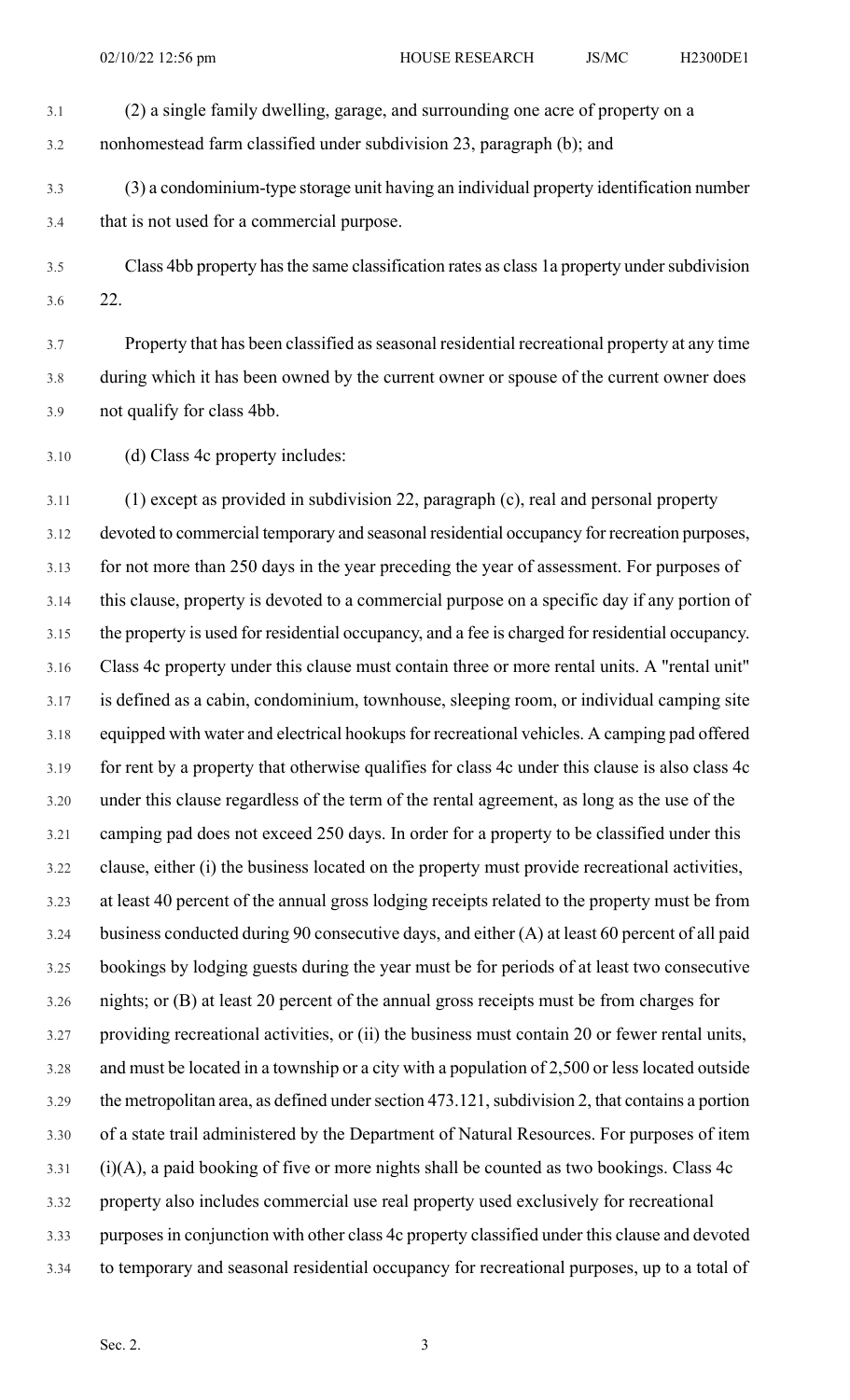4.1 two acres, provided the property is not devoted to commercial recreational use for more 4.2 than 250 days in the year preceding the year of assessment and is located within two miles 4.3 of the class 4c property with which it is used. In order for a property to qualify for 4.4 classification under this clause, the owner must submit a declaration to the assessor 4.5 designating the cabins or units occupied for 250 days or less in the year preceding the year 4.6 of assessment by January 15 of the assessment year. Those cabins or units and a proportionate 4.7 share of the land on which they are located must be designated class 4c under this clause 4.8 as otherwise provided. The remainder of the cabins or units and a proportionate share of 4.9 the land on which they are located will be designated as class 3a. The owner of property 4.10 desiring designation as class 4c property under this clause must provide guest registers or 4.11 other records demonstrating that the units for which class 4c designation is sought were not 4.12 occupied for more than 250 days in the year preceding the assessment if so requested. The 4.13 portion of a property operated as a (1) restaurant, (2) bar, (3) gift shop, (4) conference center 4.14 or meeting room, and (5) other nonresidential facility operated on a commercial basis not 4.15 directly related to temporary and seasonal residential occupancy for recreation purposes 4.16 does not qualify for class 4c. For the purposes of this paragraph, "recreational activities" 4.17 means renting ice fishing houses, boats and motors, snowmobiles, downhill or cross-country 4.18 ski equipment; providing marina services, launch services, or guide services; or selling bait 4.19 and fishing tackle;

4.20 (2) qualified property used as a golf course if:

4.21 (i) it is open to the public on a daily fee basis. It may charge membership fees or dues, 4.22 but a membership fee may not be required in order to use the property for golfing, and its 4.23 green fees for golfing must be comparable to green fees typically charged by municipal 4.24 courses; and

4.25 (ii) it meets the requirements of section 273.112, subdivision 3, paragraph (d).

4.26 A structure used as a clubhouse, restaurant, or place of refreshment in conjunction with 4.27 the golf course is classified as class 3a property;

4.28 (3) real property up to a maximum of three acres of land owned and used by a nonprofit 4.29 community service oriented organization and not used for residential purposes on either a 4.30 temporary or permanent basis, provided that:

4.31 (i) the property is not used for a revenue-producing activity for more than six days in 4.32 the calendar year preceding the year of assessment; or

4.33 (ii) the organization makes annual charitable contributions and donations at least equal 4.34 to the property's previous year's property taxes and the property is allowed to be used for

Sec. 2.  $\qquad \qquad \text{4}$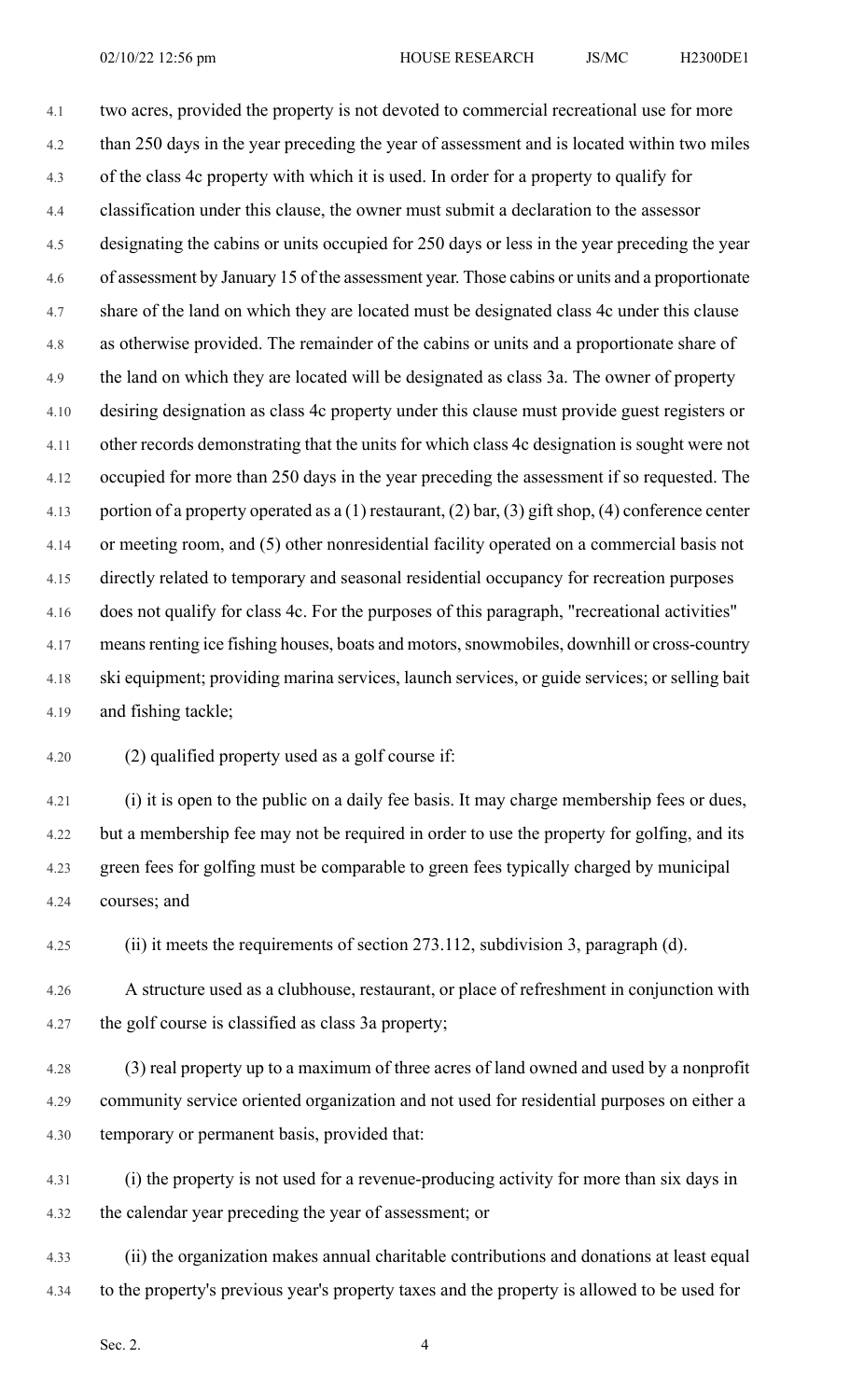5.1 public and community meetings or events for no charge, as appropriate to the size of the 5.2 facility.

5.3 For purposes of this clause:

5.4 (A) "charitable contributions and donations" has the same meaning as lawful gambling 5.5 purposes under section 349.12, subdivision 25, excluding those purposes relating to the 5.6 payment of taxes, assessments, fees, auditing costs, and utility payments;

5.7 (B) "property taxes" excludes the state general tax;

5.8 (C) a "nonprofit community service oriented organization" means any corporation, 5.9 society, association, foundation, or institution organized and operated exclusively for 5.10 charitable, religious, fraternal, civic, or educational purposes, and which is exempt from 5.11 federal income taxation pursuant to section  $501(c)(3)$ ,  $(8)$ ,  $(10)$ , or  $(19)$  of the Internal 5.12 Revenue Code; and

5.13 (D) "revenue-producing activities" shall include but not be limited to property or that 5.14 portion of the property that is used as an on-sale intoxicating liquor or 3.2 percent malt 5.15 liquor establishment licensed under chapter 340A, a restaurant open to the public, bowling 5.16 alley, a retail store, gambling conducted by organizations licensed under chapter 349, an 5.17 insurance business, or office or other space leased or rented to a lessee who conducts a 5.18 for-profit enterprise on the premises.

5.19 Any portion of the property not qualifying under either item (i) or (ii) is class 3a. The 5.20 use of the property for social events open exclusively to members and their guests for periods 5.21 of less than 24 hours, when an admission is not charged nor any revenues are received by 5.22 the organization shall not be considered a revenue-producing activity.

5.23 The organization shall maintain records of its charitable contributions and donations 5.24 and of public meetings and events held on the property and make them available upon 5.25 request any time to the assessor to ensure eligibility. An organization meeting the requirement 5.26 under item (ii) must file an application by May 1 with the assessor for eligibility for the 5.27 current year's assessment. The commissioner shall prescribe a uniform application form 5.28 and instructions;

5.29 (4) postsecondary student housing of not more than one acre of land that is owned by a 5.30 nonprofit corporation organized under chapter 317A and is used exclusively by a student 5.31 cooperative, sorority, or fraternity for on-campus housing or housing located within two 5.32 miles of the border of a college campus;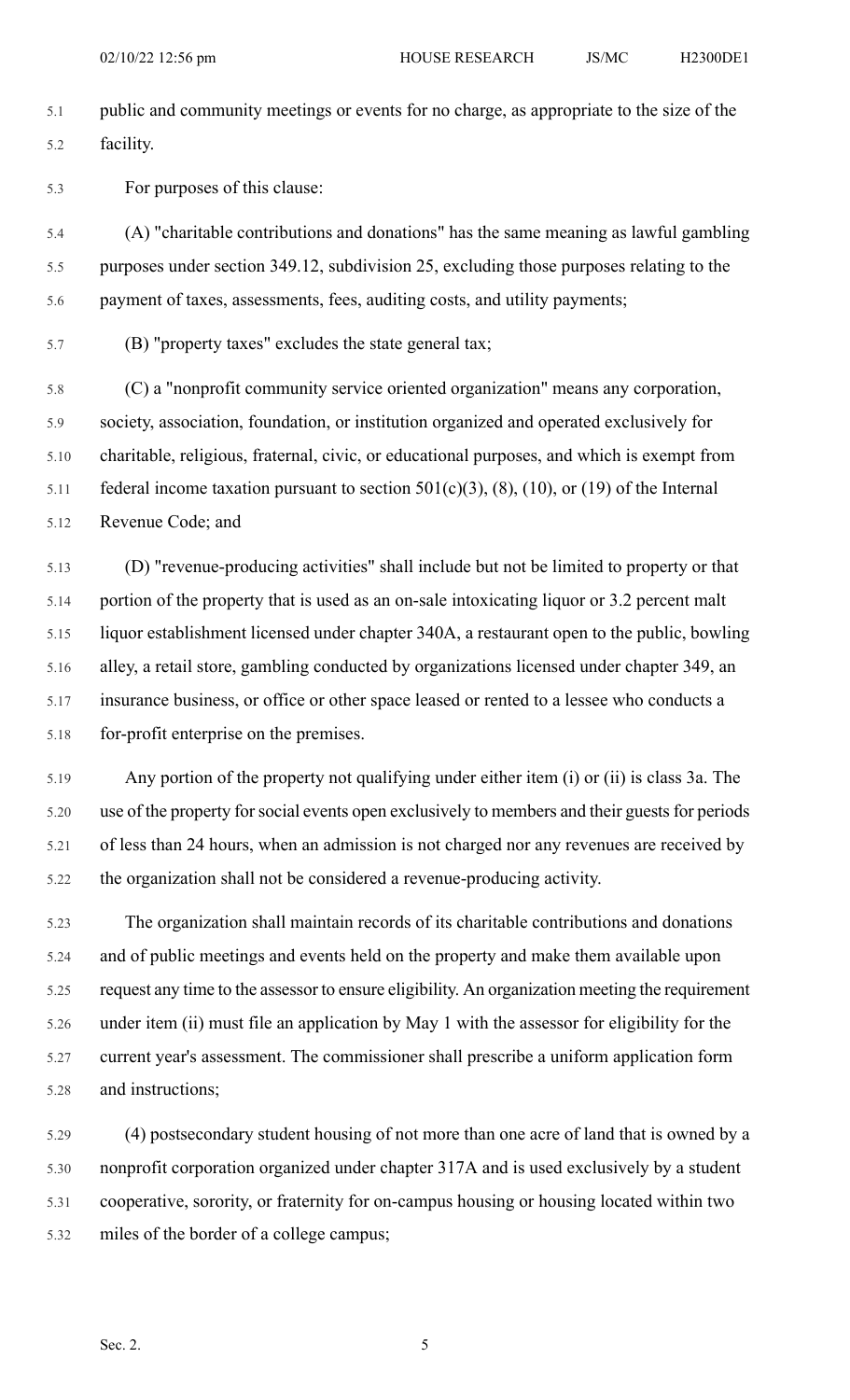| 6.1  | $(5)(i)$ manufactured home parks as defined in section 327.14, subdivision 3, excluding       |
|------|-----------------------------------------------------------------------------------------------|
| 6.2  | manufactured home parks described in items (ii) and (iii), (ii) manufactured home parks as    |
| 6.3  | defined in section 327.14, subdivision 3, that are described in section 273.124, subdivision  |
| 6.4  | 3a, and (iii) class I manufactured home parks as defined in section 327C.01, subdivision      |
| 6.5  | 13;                                                                                           |
| 6.6  | (6) real property that is actively and exclusively devoted to indoor fitness, health, social, |
| 6.7  | recreational, and related uses, is owned and operated by a not-for-profit corporation, and is |
| 6.8  | located within the metropolitan area as defined in section 473.121, subdivision 2;            |
| 6.9  | (7) a leased or privately owned noncommercial aircraft storage hangar not exempt under        |
| 6.10 | section 272.01, subdivision 2, and the land on which it is located, provided that:            |
| 6.11 | (i) the land is on an airport owned or operated by a city, town, county, Metropolitan         |
| 6.12 | Airports Commission, or group thereof; and                                                    |
| 6.13 | (ii) the land lease, or any ordinance or signed agreement restricting the use of the leased   |
| 6.14 | premise, prohibits commercial activity performed at the hangar.                               |
| 6.15 | If a hangar classified under this clause is sold after June 30, 2000, a bill of sale must be  |
| 6.16 | filed by the new owner with the assessor of the county where the property is located within   |
| 6.17 | 60 days of the sale;                                                                          |
| 6.18 | (8) a privately owned noncommercial aircraft storage hangar not exempt under section          |
| 6.19 | 272.01, subdivision 2, and the land on which it is located, provided that:                    |
| 6.20 | (i) the land abuts a public airport; and                                                      |
| 6.21 | (ii) the owner of the aircraft storage hangar provides the assessor with a signed agreement   |
| 6.22 | restricting the use of the premises, prohibiting commercial use or activity performed at the  |
| 6.23 | hangar; and                                                                                   |
| 6.24 | (9) residential real estate, a portion of which is used by the owner for homestead purposes,  |
| 6.25 | and that is also a place of lodging, if all of the following criteria are met:                |
| 6.26 | (i) rooms are provided for rent to transient guests that generally stay for periods of 14     |
| 6.27 | or fewer days;                                                                                |
| 6.28 | (ii) meals are provided to persons who rent rooms, the cost of which is incorporated in       |
| 6.29 | the basic room rate;                                                                          |
| 6.30 | (iii) meals are not provided to the general public except for special events on fewer than    |
| 6.31 | seven days in the calendar year preceding the year of the assessment; and                     |
| 6.32 | (iv) the owner is the operator of the property.                                               |
|      |                                                                                               |

Sec. 2.  $6<sup>6</sup>$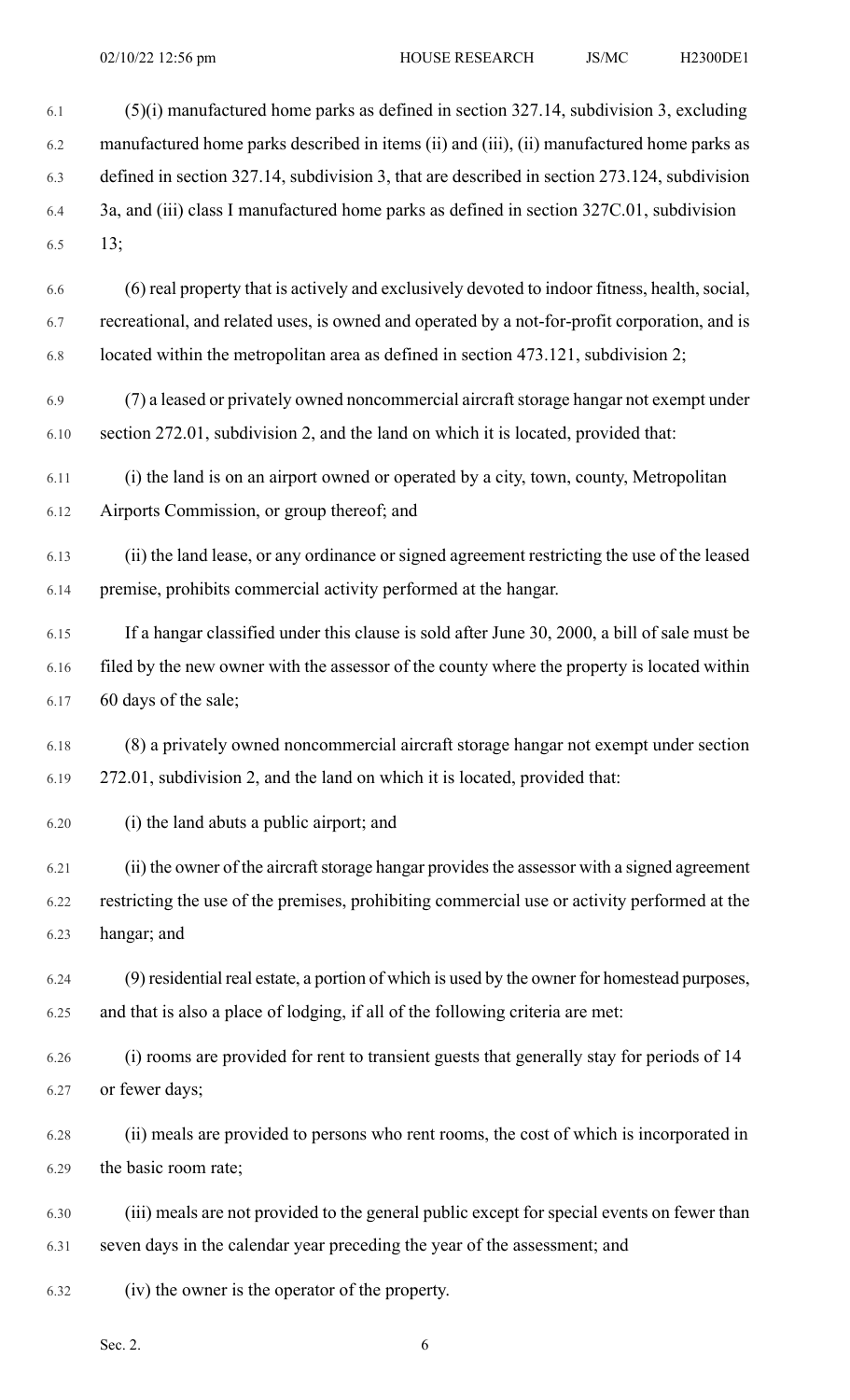- 7.1 The market value subject to the 4c classification under this clause is limited to five rental 7.2 units. Any rental units on the property in excess of five, must be valued and assessed as 7.3 class 3a. The portion of the property used for purposes of a homestead by the owner must 7.4 be classified as class 1a property under subdivision 22;
- 7.5 (10) real property up to a maximum of three acres and operated as a restaurant as defined 7.6 under section 157.15, subdivision 12, provided it: (i) is located on a lake as defined under 7.7 section 103G.005, subdivision 15, paragraph (a), clause (3); and (ii) is either devoted to 7.8 commercial purposesfor not more than 250 consecutive days, or receives at least 60 percent 7.9 of its annual gross receipts from business conducted during four consecutive months. Gross 7.10 receipts from the sale of alcoholic beverages must be included in determining the property's 7.11 qualification under item (ii). The property's primary business must be as a restaurant and 7.12 not as a bar. Gross receipts from gift shop sales located on the premises must be excluded. 7.13 Owners of real property desiring 4c classification under this clause must submit an annual 7.14 declaration to the assessor by February 1 of the current assessment year, based on the 7.15 property's relevant information for the preceding assessment year;
- 7.16 (11) lakeshore and riparian property and adjacent land, not to exceed six acres, used as 7.17 a marina, as defined in section 86A.20, subdivision 5, which is made accessible to the public 7.18 and devoted to recreational use for marina services. The marina owner must annually provide 7.19 evidence to the assessor that it provides services, including lake or river access to the public 7.20 by means of an access ramp or other facility that is either located on the property of the 7.21 marina or at a publicly owned site that abuts the property of the marina. No more than 800 7.22 feet of lakeshore may be included in this classification. Buildings used in conjunction with 7.23 a marina for marina services, including but not limited to buildings used to provide food 7.24 and beverage services, fuel, boat repairs, or the sale of bait or fishing tackle, are classified 7.25 as class 3a property; and
- 7.26 (12) real and personal property devoted to noncommercial temporary and seasonal 7.27 residential occupancy for recreation purposes.
- 7.28 Class 4c property has a classification rate of 1.5 percent of market value, except that (i) 7.29 each parcel of noncommercial seasonal residential recreational property under clause (12) 7.30 hasthe same classification rates as class 4bb property, (ii) manufactured home parks assessed 7.31 under clause (5), item (i), have the same classification rate as class 4b property, the market 7.32 value of manufactured home parks assessed under clause (5), item (ii), have a classification 7.33 rate of 0.75 percent if more than 50 percent of the lots in the park are occupied by 7.34 shareholders in the cooperative corporation or association and a classification rate of one 7.35 percent if 50 percent or less of the lots are so occupied, and class I manufactured home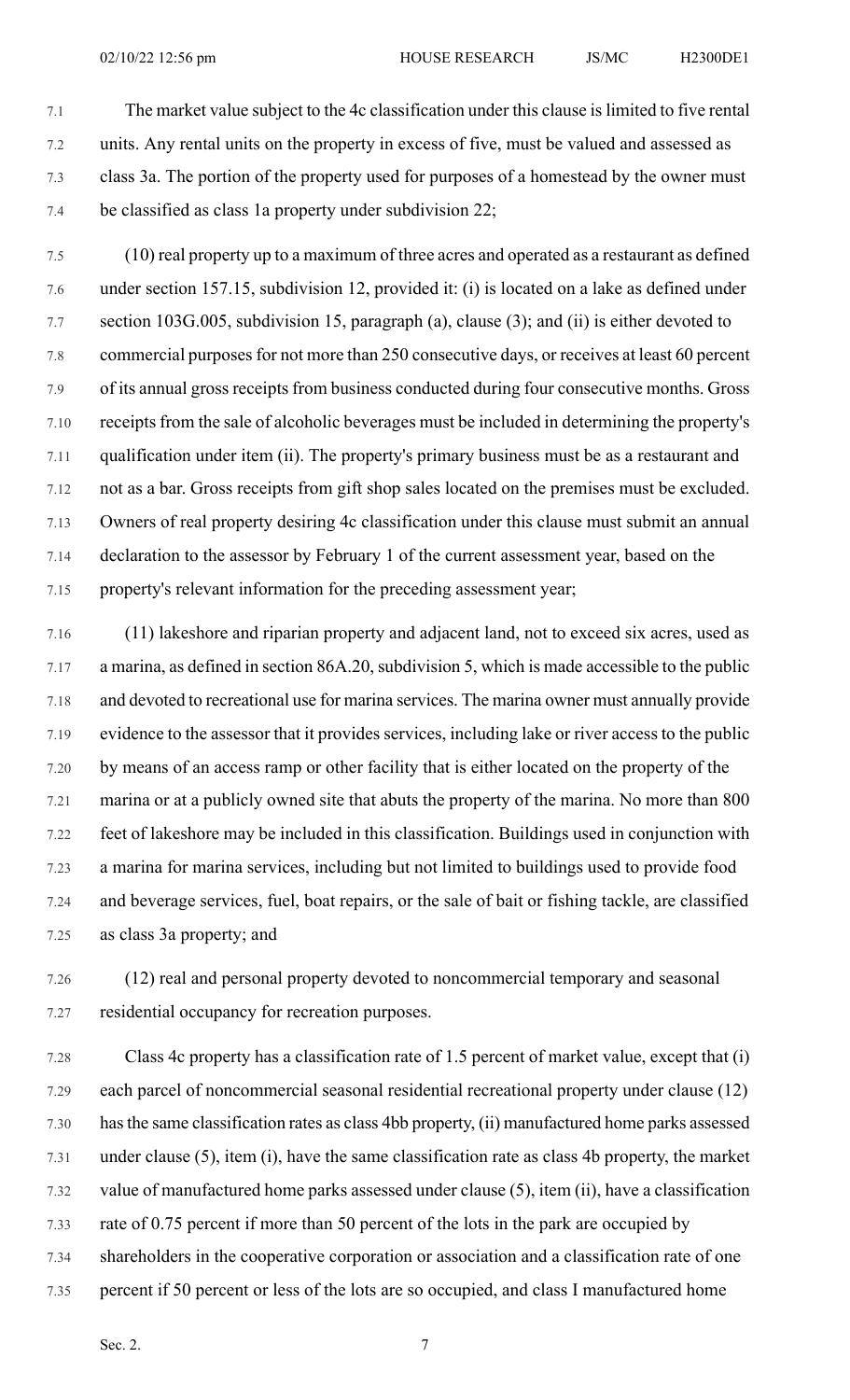8.1 parks as defined in section 327C.01, subdivision 13, have a classification rate of 1.0 percent, 8.2 (iii) commercial-use seasonal residential recreational property and marina recreational land 8.3 as described in clause (11), has a classification rate of one percent for the first \$500,000 of 8.4 market value, and 1.25 percent for the remaining market value, (iv) the market value of 8.5 property described in clause (4) has a classification rate of one percent, (v) the market value 8.6 of property described in clauses (2), (6), and (10) has a classification rate of 1.25 percent, 8.7 (vi) that portion of the market value of property in clause (9) qualifying for class 4c property 8.8 has a classification rate of 1.25 percent, and (vii) property qualifying for classification under 8.9 clause (3) that is owned or operated by a congressionally chartered veterans organization 8.10 has a classification rate of one percent. The commissioner of veterans affairs must provide 8.11 a list of congressionally chartered veterans organizations to the commissioner of revenue 8.12 by June 30, 2017, and by January 1, 2018, and each year thereafter.

8.13 (e) Class 4d property is includes:

8.14 (1) qualifying low-income rental housing certified to the assessor by the Housing Finance 8.15 Agency under section 273.128, subdivision 3. If only a portion of the units in the building 8.16 qualify as low-income rental housing units as certified under section 273.128, subdivision 8.17 3, only the proportion of qualifying units to the total number of units in the building qualify 8.18 for class  $4d$  4d(1). The remaining portion of the building shall be classified by the assessor 8.19 based upon its use. Class  $4d$  4d(1) also includes the same proportion of land as the qualifying 8.20 low-income rental housing units are to the total units in the building. For all properties 8.21 qualifying as class  $4d$  4d(1), the market value determined by the assessor must be based on 8.22 the normal approach to value using normal unrestricted rents.; and

8.23 (2) a unit that is owned by the occupant and used as a homestead by the occupant, and 8.24 otherwise meets all the requirements for community land trust property under section 273.11, 8.25 subdivision 12, provided that by December 15 of each assessment year, the community land 8.26 trust certifies to the assessor that (i) the community land trust owns the real property on 8.27 which the unit is located, and (ii) the unit owner is a member in good standing of the 8.28 community land trust. For all units qualifying as class 4d(2), the market value determined 8.29 by the assessor must be based on the normal approach to value without regard to any 8.30 restrictions that apply because the unit is a community land trust property.

8.31 (f) The first tier of market value of class  $4d \cdot 4d(1)$  property has a classification rate of 8.32 0.75 percent. The remaining value of class 4d 4d(1) property has a classification rate of 8.33 0.25 percent. For the purposes of this paragraph, the "first tier of market value of class 4d 8.34 4d(1) property" means the market value of each housing unit up to the first tier limit. For 8.35 the purposes of this paragraph, all class 4d property value must be assigned to individual